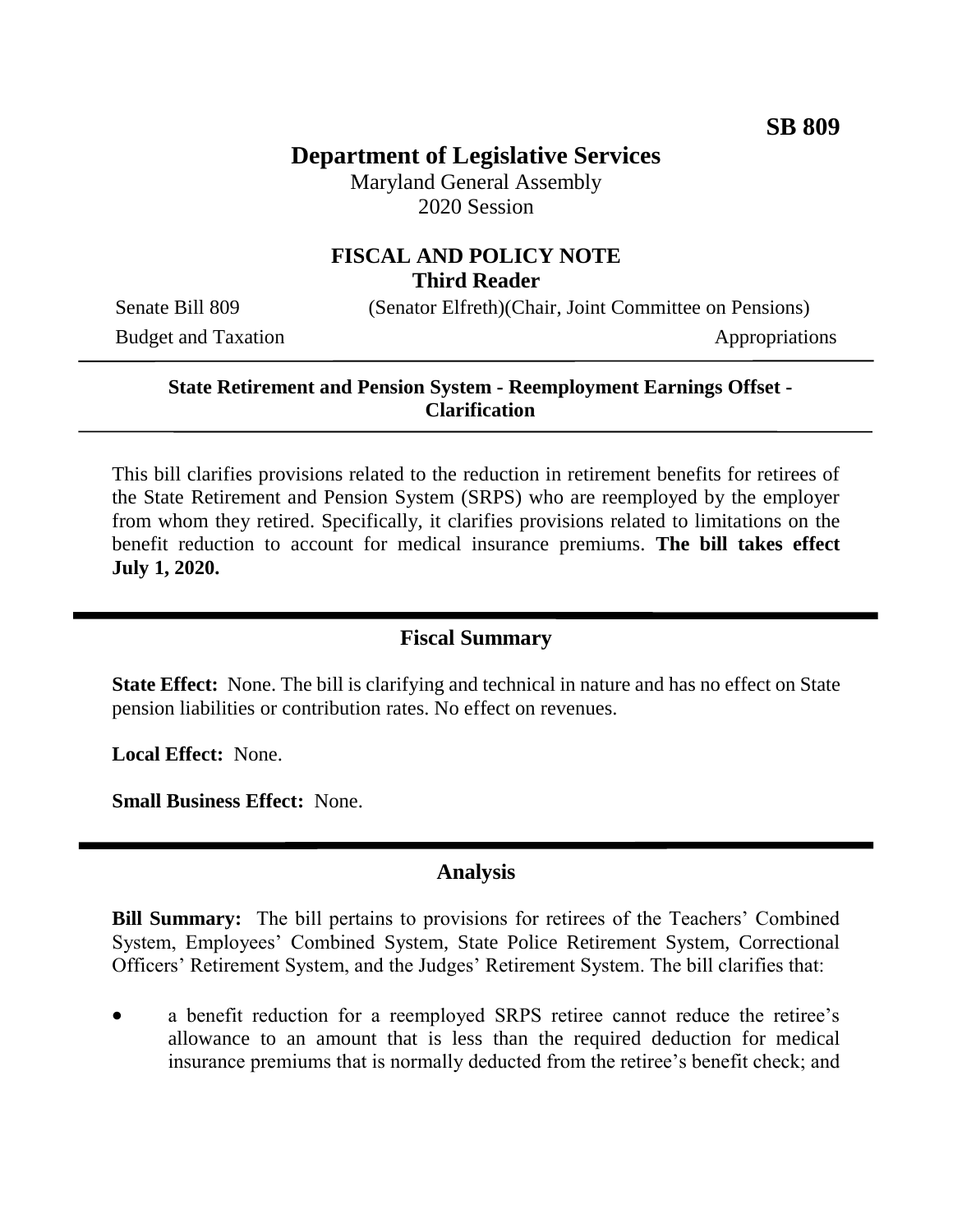in cases where the deduction for medical insurance premiums is less than the benefit reduction for reemployed retirees, SRPS must collect the difference between the two amounts.

**Current Law/Background:** In general, retirees who receive a retirement benefit from the State may be reemployed, except that they may not be reemployed by the State or any participating SRPS employer within 45 days of retiring. In most cases, benefits paid to reemployed retirees are subject to a reduction if they are rehired by the same employer for whom they worked at the time of their retirement. The purpose of the reduction is to ensure that a retiree does not earn more in retirement than the retiree earned as an active member with the same employer. For members who retire directly from State service, the State is regarded as a single employer, so reemployment with any State agency activates the benefit reduction, which is calculated as follows:

Benefit Reduction = [Current annual compensation] + [Initial annual retirement allowance] – [Average final compensation (AFC) at retirement].

*As an example*, if a member retires with an AFC of \$60,000 and an initial benefit of \$32,400, and is rehired with an annual salary of \$50,000, the offset is equal to:

 $$50,000 + $32,400 - $60,000 = $22,400.$ 

The retiree's annual benefit, therefore, becomes \$10,000 (\$32,400 – \$22,400), which makes the retiree's total income the same as AFC at the time of retirement (\$60,000).

Statute includes several broad exemptions from the offset for retirees who:

- have been retired for at least five years;
- retired with an AFC less than \$25,000 and are reemployed on a permanent, temporary, or contractual basis; or
- are serving in any specified elected position.

There are also targeted exemptions for correctional officers, State police officers, nurses, and judges, as well as teachers and principals.

In general, any benefit reduction for a reemployed retiree may not reduce the allowance to an amount less than the required deduction for medical insurance premiums. The State Retirement Agency determined that the statutory language related to this limitation was not sufficiently clear and asked the Joint Committee on Pensions (JCP) to sponsor legislation to clarify the language without making any substantive changes. JCP agreed to sponsor the legislation.